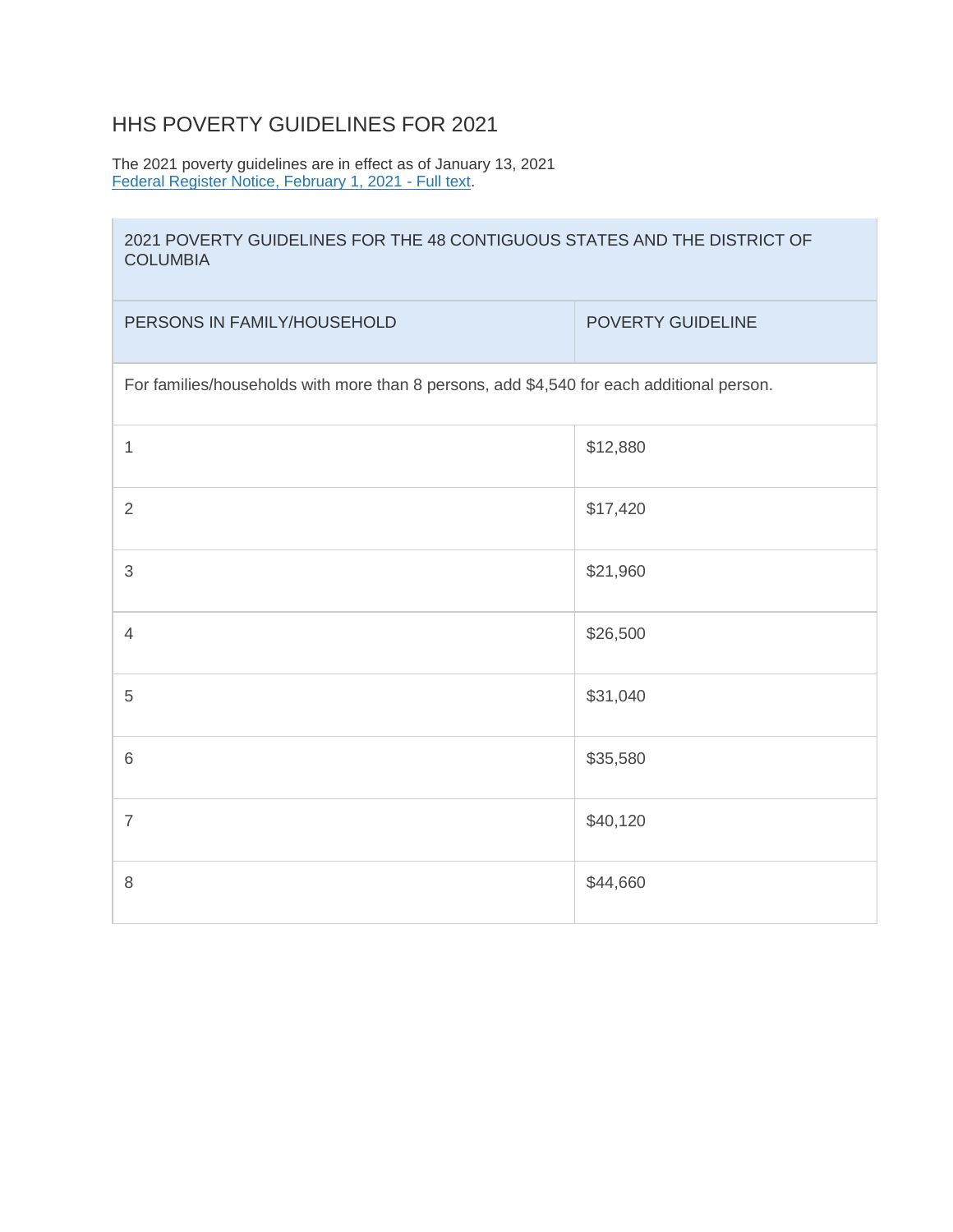| 2021 POVERTY GUIDELINES FOR ALASKA |
|------------------------------------|
|------------------------------------|

| PERSONS IN FAMILY/HOUSEHOLD |  |  |  |
|-----------------------------|--|--|--|
|-----------------------------|--|--|--|

## POVERTY GUIDELINE

For families/households with more than 8 persons, add \$5,680 for each additional person.

| $\mathbf 1$    | \$16,090 |
|----------------|----------|
| $\sqrt{2}$     | \$21,770 |
| $\sqrt{3}$     | \$27,450 |
| $\overline{4}$ | \$33,130 |
| $\sqrt{5}$     | \$38,810 |
| $\,6\,$        | \$44,490 |
| $\overline{7}$ | \$50,170 |
| $\,8\,$        | \$55,850 |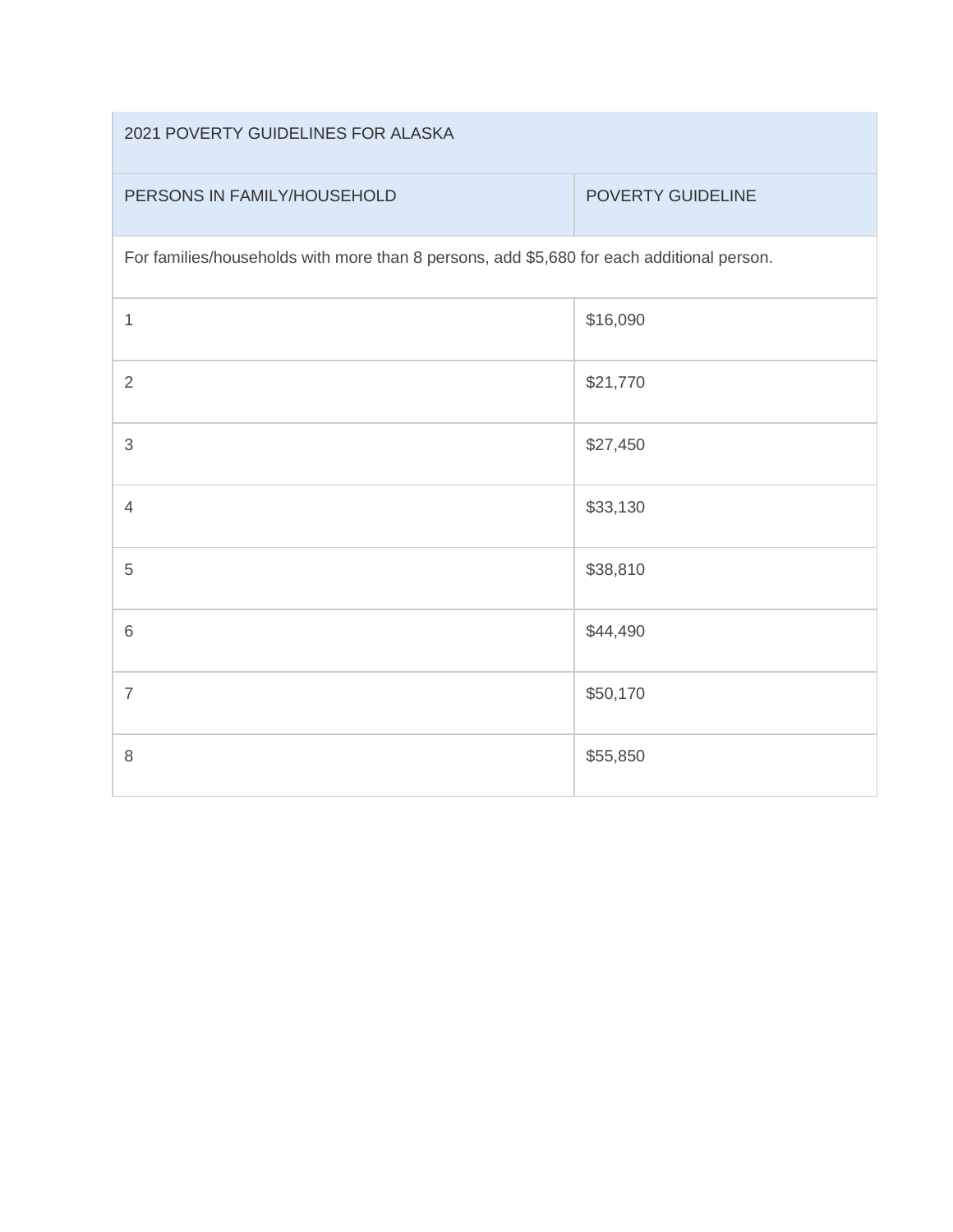| 2021 POVERTY GUIDELINES FOR HAWAII                                                        |                          |  |
|-------------------------------------------------------------------------------------------|--------------------------|--|
| PERSONS IN FAMILY/HOUSEHOLD                                                               | <b>POVERTY GUIDELINE</b> |  |
| For families/households with more than 8 persons, add \$5,220 for each additional person. |                          |  |
| 1                                                                                         | \$14,820                 |  |
| $\overline{2}$                                                                            | \$20,040                 |  |
| $\mathfrak{S}$                                                                            | \$25,260                 |  |
| $\overline{4}$                                                                            | \$30,480                 |  |
| 5                                                                                         | \$35,700                 |  |
| 6                                                                                         | \$40,920                 |  |
| $\overline{7}$                                                                            | \$46,140                 |  |
| 8                                                                                         | \$51,360                 |  |

•